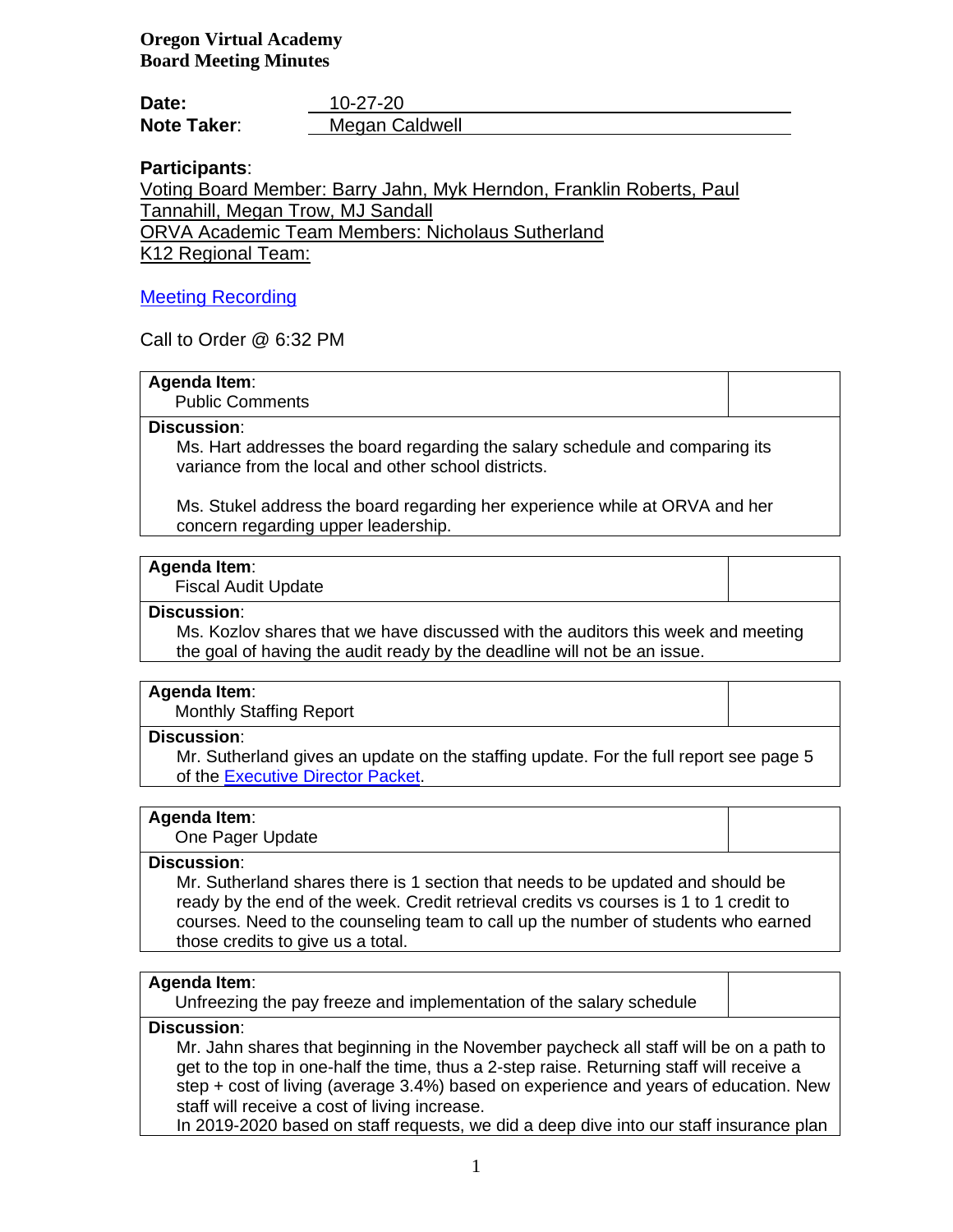with Insperity. As key stakeholders, all staff were involved in contributing input and ultimately voted on the plan that the board then approved. Implemented in early January 2020, the Board covered all additional costs through the end of the school year. As with any new plan, necessary to evaluate and tweak, as necessary. Committee will be seeking staff input on what's working and what's not. From an HR/management standpoint, extremely time consuming to the point where hiring another qualified individual will be necessary. We can improve what we have or return full time with Insperity.

One of the responsibilities of the ORVA School Board is to ensure we understand how employees perceive our school and to what we as a board can provide in order to help you achieve your goals. A climate survey is coming later this week, it will be anonymous, and the results will be reported back to you.

Like the staff survey, the ORVA board will be going through an extensive evaluation to measure our areas of strength and where we need to improve. Results will be made public with total transparency.

# **Agenda Item**:

3+9 Financials/Revised FY 21 Budget/K12 Invoices

# **Discussion**:

Ms. Kozlov gives an introduction for herself and Mr. Burke. Ms. Kozlov gave an overview of the financials through September 2020. See the full report [here.](https://k12inc-my.sharepoint.com/:p:/g/personal/mecaldwell_oregonva_org/EQviMJBfCIxAtg8mvUix5d8BI3bDXlmE9ZgQtvucZspAsQ?e=xKrkA5) Ms. Kozlov gave an overview of the revised budget and salary increases. See the full report [here.](https://k12inc-my.sharepoint.com/:p:/g/personal/mecaldwell_oregonva_org/ES7a6onu0nxBvMPm2ZNue6sBTdMmjGTOJH4NpwNmosh3LA?e=0DlW0l)

# **Agenda Item**:

Board Development Training

#### **Discussion**:

Mr. Herndon shares that since we froze enrollment for the year, if we decide we want to bring in more students and open enrollment there is state mandated lottery process that must be followed. Unsure if the one in our current charter is the one at the state and will need to make sure Matte Lowe looks at it to ensure it is accurate. We have taken a course of not having unlimited enrollment like we have in the past. We have to make sure that equal opportunities are afforded when we have more applications then we have spots.

Ms. Smithey clarifies that NBSD does not provide services for our SPED students however, we have been able to receive reimbursements for special educations services. Works closely with the SPED director at NBSD to manage the online SPED system. NBSD does not have oversite of staff supervision.

Nich to provide the board with a written summary of the ADM and ADMw/all the ways student attendance is accounted for in 20/21 sy specifically.

# **Agenda Item**:

Oregon Legislature called "All students Belong

# **Discussion**:

Mr. Herndon explains that this is to prevent bias in schools (most directed towards brick and mortar). This was just sent out by OSBA – there is one for private and one for charter schools. This is a first reading to introduce you to the topic. Please read through and come up with some questions and comments. If you think anything needs to be added, it will be added in the second reading. We will put final changes into the document and adopt the final document at the December board meeting so that it is hopefully in place by the beginning of the year.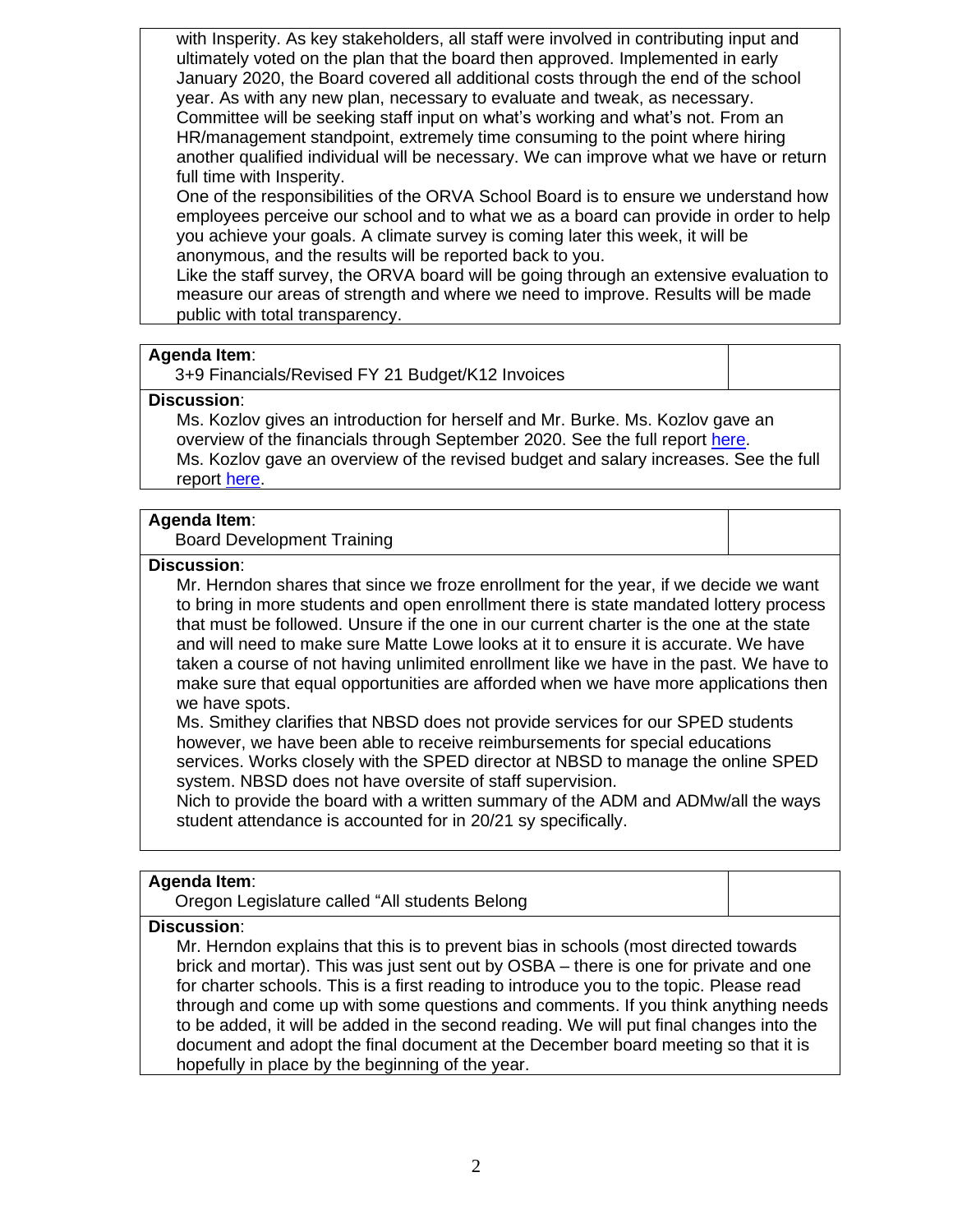# **Agenda Item**:

Board Self-Evaluation

# **Discussion**:

Mr. Jahn shares that this is completed and ready to send. Thanks to Franklin and Megan for their work on this. This will be sent out at the beginning of next week so please take some time to answer the questions and we will review the answers at the retreat.

# **Agenda Item**:

Annual Retreat Nov 13th

# **Discussion**:

Mr. Jahn reviews the agenda for the annual retreat.

# **Agenda Item**:

OSBA Annual Conference

# **Discussion**:

Mr. gives an overview of the conference schedule and key topics for each board member to sign up for.

# **Agenda Item**:

Consent Agenda

# **Discussion**:

Mr. Sutherland shares that all of the consent items have been reviewed under the ED presentation.

# **Action:**

Mr. Roberts moved to approve the consent agenda. Mr. Herndon seconded the motion. All were in favor with none opposed. The motion passes.

# **Agenda Item**:

Insperity Renewal

# **Discussion**:

Mr. Sutherland shares that the renewal o the Insperity PEO contract is subject to annual review and determination of whether to extend the existing agreement for a concurrent school year. The plan reset date is January 1, 2020, with renewal being due by Nov.  $30<sup>th</sup>$  2020. The ORVA Board is currently under the Insperity Revolution package, which excludes management of benefits, which are currently contracted through the brokerage firm Hagan Hamilton. Change in Insperity contract cost year over were influenced by this change in benefits plan selection. For this year, there is a per employee administrative cost increase of \$2.50 per person related to management of FML paperwork and process. Other cost increases for Insperity Services and Technology Resources are associated with incremental cost of ORVA employing a larger number of staff than prior year.

For SY 2019/20, the overall service fee equated to 18.06% of total payroll based on an assumption of 99 employees totaling \$4,222,928.84, this included benefits management. For SY 2020/21, the overall service feel equates to 16.81% of total payroll based on an assumption of 113 employees totaling \$4,895,953.20, this does not included management of benefits. Proposed Motion: Executive Director recommends extension of Insperity contract for the duration of SY 20/21 as presented.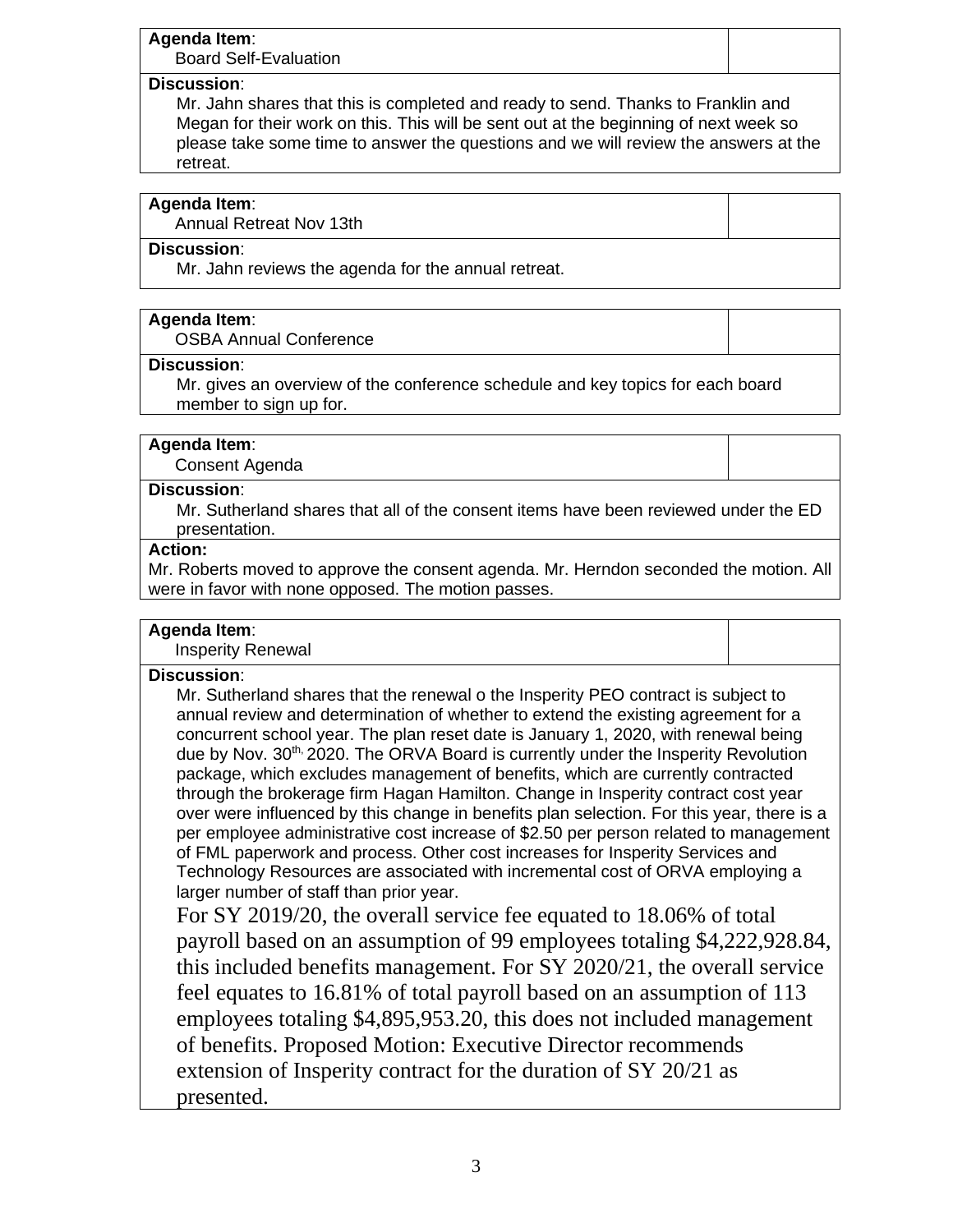### **Action**

Mr. Herndon moved to approve the Insperity Renewal as presented. Ms. Trow seconded the motion. All were in favor with none opposed. The motion passes.

#### **Agenda Item**:

Revised 20-21 Salary Schedule

# **Discussion**:

Mr. Sutherland shares the revised salary schedule. See the full schedule on page 13 of the [Executive Director Packet.](https://k12inc-my.sharepoint.com/:b:/g/personal/mecaldwell_oregonva_org/EUG0O-5jkKNAjyYv7f7nYYMB4jzYVjS4nLMLQMjdq5lkoQ?e=emFjth)

We have different payroll disbursement dates for different employees. Nonexempt employees will see the pay increase on Nov  $7<sup>th</sup>$  payday.

#### **Action:**

Ms. Sandall moved to approve the revised salary schedule. Mr. Roberts seconded the motion. All were in favor with none opposed. The motion passes.

#### **Agenda Item**:

Revised FY 21 Budget

#### **Discussion**:

Mr. Sutherland shares that this was reviewed earlier under the board topics. This is based off the assumption of a 2.9% increase for this year and based on the salary increases that were just gratified.

Mr. Herndon is 1 of 2 that we can make this year. We can make another one in February if the economic realities are clarified by that time.

# **Action:**

Ms. Trow moved to approve the FY 21 budget. Mr. Roberts seconded the motion. All were in favor with none opposed. The motion passes.

# **Agenda Item**:

Revised SY 20/21 HSS Grant Plan

### **Discussion**:

Mr. Sutherland shared the revised SY 20/21 HSS Grant Plan. See the full plan on page 14 of the [Executive Director Packet.](https://k12inc-my.sharepoint.com/:b:/g/personal/mecaldwell_oregonva_org/EUG0O-5jkKNAjyYv7f7nYYMB4jzYVjS4nLMLQMjdq5lkoQ?e=emFjth)

#### **Action:**

Mr. Roberts moves to approve the revised SY 20/21 HSS Grant Plan. Mr. Herndon seconded the motion. All were in favor with none opposed. The motion passes.

# **Agenda Item**:

Modified Enrollment Plan for SY 20/21

#### Discussion:

Mr. Sutherland shares that the ORVA Board of Directors Ratified a decision to freeze enrollment to ORVA in August 2020 with an established review of this determination set for October 2020. The current 3+9 finances and Revised FY 21 Budget are based on an enrollment case with a 9-month average near 3,200 students. Current enrollment is just over 3,400. This is considered a flat enrollment case excluding midyear incremental growth which typically occurs at the onset of Semester II. Typical enrollment windows include K5 enrollment being continuously open through April and secondary enrollment for grades 6-12 closing shortly after school launch and then reopening for Semester II enrollments in late October. At this time, the consensus of staff and ORVA leadership, is that it is in the best interest of students for us to hold enrollment and staffing as steady as possible in order to normalize to the increased size of enrollment around 3,400 and increased number of staff around 143 employees.

Proposed Motion: The Executive Director recommends keeping the enrollment freeze in place for the duration of the school year and further recommends that enrollment be opened to allow for a pre-determined number of seats as needed to maintain